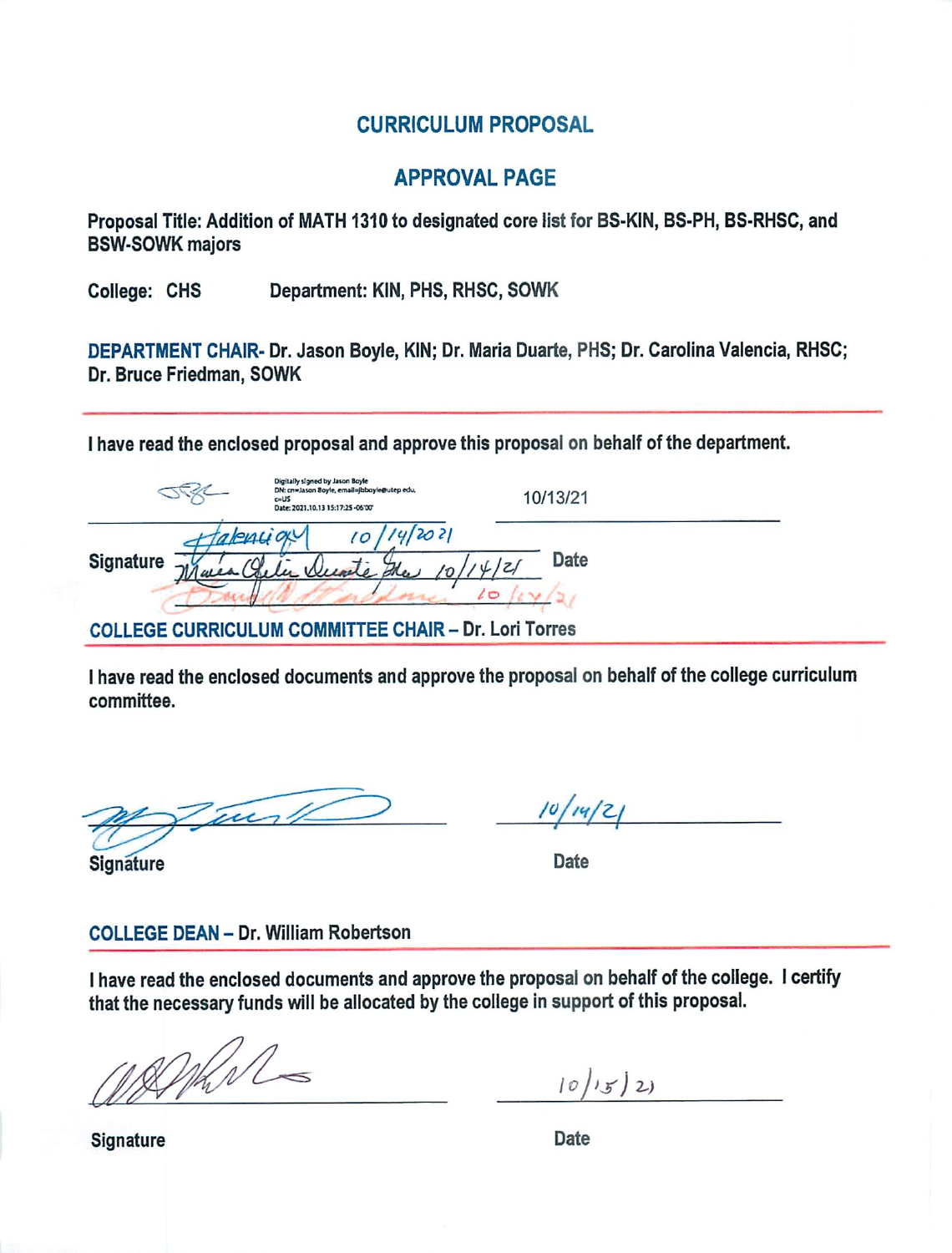# **UNDERGRADUATE CURRICULUM CHANGE MEMO**

| Date:    | 9/23/2021                                                                                                                 |
|----------|---------------------------------------------------------------------------------------------------------------------------|
| From:    | Joy Olimpo, CHS Dean's Office                                                                                             |
| Through: | J. Boyle - BS-KIN, M. Duarte - BS-PH, C. Valencia - BS-RHSC, B. Friedman -<br><b>BSW-SOWK</b><br><b>Department Chairs</b> |
| Through: | Dr. William Robertson, Interim Dean of CHS                                                                                |
| To:      | Dr. Andrew Fleck, Chair, Undergraduate Curriculum Committee                                                               |
|          | A J PP. CAA TIL 4940 L. . L. . L. P. L. C. . DO IZIAL DO DIL.                                                             |

**Proposal Title: Addition of MATH 1310 to designated core list for BS-KIN, BS-PH, BS-RHSC, & BSW-SOWK majors** 

**We are requesting to add MATH 1310 (Trigonometry and Conics) to the Designated University Core Mathematics options for the following CHS Majors:** 

- **BS in Kinesiology**
- **BS in Public Health**
- **BS in Rehabilitation Sciences**
- **Bachelor of Social Work**

**Rationale:** 

- **MATH 1309 (College Algebra) and MATH 1310 (Trigonometry and Conics) were added to the UTEP Curriculum effective Fall 2019. This provided a 2-semester sequence of courses that is equivalent to Precalculus (MATH 1508).**
- **In Fall 2020, both MATH 1309 and MATH 1310 were approved to fill the University Core math requirement.**
- **MATH 1309 does not meet the pre/co-requisite for required courses on the 4 majors' degree plans, so MATH 1309 is not acceptable as the designated core for this major.**
- **MATH 1310 meets the pre-requisites for all required courses on the 4 majors' degrees plans (including all concentrations of each major), so MATH 1310 is an acceptable course for the Mathematics Designated Core for each of these 4 majors.**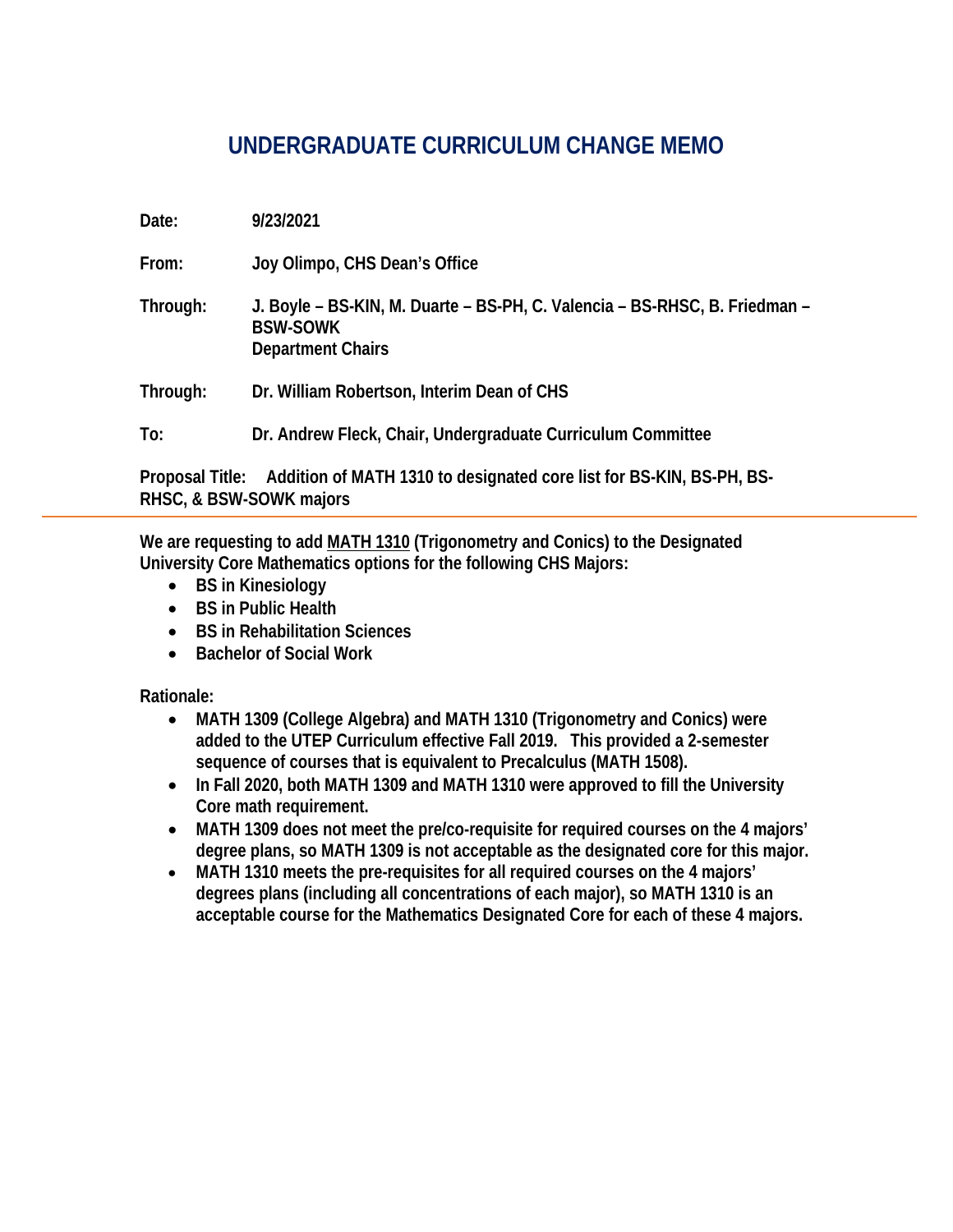# **BS Kinesiology**

#### **Designated Core**

All courses below are required:

| <b>BIOL 1305</b><br>& BIOL 1107 | <b>General Biology</b><br>and Topics in Study of Life I <sup>c</sup> |
|---------------------------------|----------------------------------------------------------------------|
| <b>BIOL 2311</b><br>& BIOL 2111 | Human Anat/Physiology I<br>and Human Anat/Physio Lab I c             |
| <b>MATH 1320</b>                | Math for Social Sciences I <sup>c</sup>                              |
| or MATH 1411                    | Calculus I                                                           |
| or MATH 1508                    | Precalculus                                                          |
| Or MATH 1310                    | <b>Trigonometry and Conics</b>                                       |

The courses below are recommended:

| <b>COMM 1301</b> | Public Speaking c                          |
|------------------|--------------------------------------------|
| <b>DANC 1304</b> | Dance Appreciation c                       |
| <b>EDU 1342</b>  | Action Research in Classrooms <sup>c</sup> |
| <b>PHIL 2306</b> | Ethics <sup>c</sup>                        |
| <b>UNIV 1301</b> | Seminar/Critical Inquiry <sup>c</sup>      |

# **BS Public Health**

| Code                            | <b>Title</b>                                                         | <b>Hours</b> |
|---------------------------------|----------------------------------------------------------------------|--------------|
| <b>Designated Core</b>          |                                                                      |              |
| <b>BIOL 1305</b><br>& BIOL 1107 | <b>General Biology</b><br>and Topics in Study of Life I <sup>c</sup> |              |
| <b>BIOL 2311</b><br>& BIOL 2111 | Human Anat/Physiology I<br>and Human Anat/Physio Lab I c             |              |
| <b>MATH 1320</b>                | Math for Social Sciences I <sup>c</sup>                              |              |
| or MATH 1411                    | Calculus I                                                           |              |
| or MATH 1508                    | Precalculus                                                          |              |
| <b>Or MATH 1310</b>             | <b>Trigonometry and Conics</b>                                       |              |